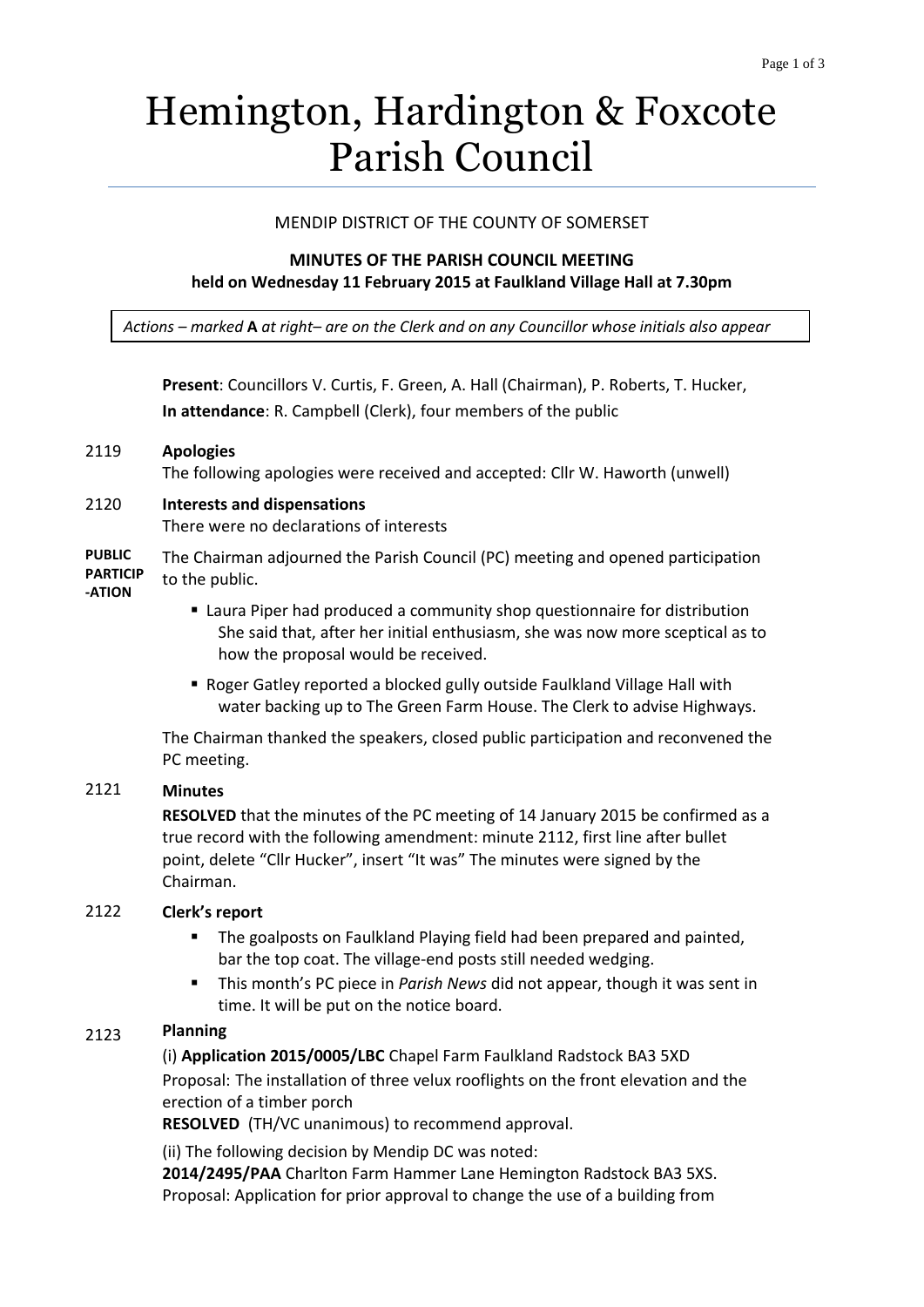agriculture to a [dwellinghouse.](http://publicaccess.mendip.gov.uk/online-applications/applicationDetails.do?activeTab=summary&keyVal=NFJLH9KP03300)  Decision: Refusal

#### 2124 **Highways and rights of Way**

(i) Road noise Mrs Schroder of Chapel Farm had complained to Highways (with copies to County Cllrs Ham and Siggs) about the noise and breaking-up of the road surface outside her house, but had had no reply. She was willing to meet officials on site.

**Agreed** to write to Highways, with a copy to Cllr Ham, supporting this complaint. It was suggested that Highways be asked to lay a decent tarmac surface with small stones rolled in, as at Tuckers Grave crossroads. **A**

(ii) Highways It was noted that:

- new batteries for the lower speed indicator device had been ordered and paid for, with delivery to Mr Gibbs
- **Three grit bins had been ordered and paid for, with delivery to Frome** Highways Depot
- **The Chairman said that road outside hairdresser's had been repaired.** However, damage to pipes further up the road was likely to result in major roadworks by the end of March.
- **Speedwatch : Laura Piper reported three sessions. Quite a few are caught** going fast; no-one had been caught twice. 17 drivers had been caught speeding in a 45-minute session the previous Saturday. The current team numbered four. More were always needed.
- The Clerk would collect bags of salt from Highways Frome depot to deliver to the resident of Foxcote Cottage complaining of the iced road. The PC will consider buying a grit bin for this locality in the new financial year. **A**
- **Highways had reported that they had cut the hedge obstructing visibility at 4** Greenway Lane, but this was agreed not to be the case. The Clerk will tell Highways.
- Highways had reported that the verge at Gallant Hill 'requires ditching'. Cllr Green said that this had been done. What was needed was for the pipe under the road to be cleared. The Clerk to tell Highways this again. **A**
- Cllr Hucker had advised that the milestone on the A366 towards Turners Tower had disappeared. He had now found it in the undergrowth. The Clerk will ask Highways to refix it. **A**

(iii) Rights of way update

 Mrs Le Ray confirmed that Mendip Byways and Bridleway Association would supply signs for the restricted byway.

# 2125 **Facilities**

(i) Community shop Laura Piper had printed 70 questionnaires. The Clerk will deliver a further 130 to her. Councillors were keen that Ammerdown Terrace and outlying areas should be included in the distribution. **A**

(ii) Temporary post office The chairman reported that this seemed to be doing rather well, getting more customers than anticipated.

(iii) Faulkland Village Hall Cllr Hucker reported that the VH Committee had identified that

- The back roof is only partially insulated
- There are condensation problems

**A**